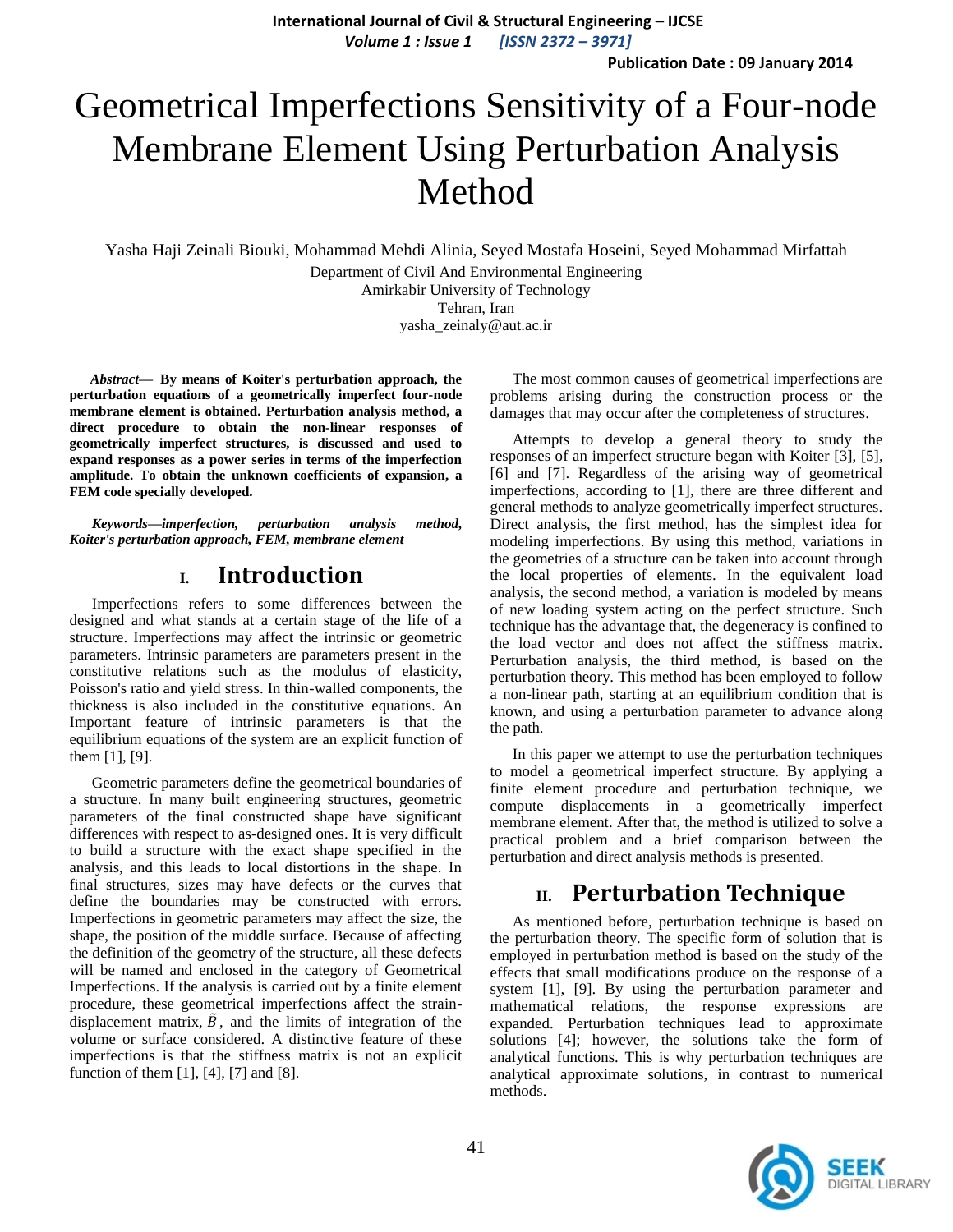### **International Journal of Civil & Structural Engineering – IJCSE** *Volume 1 : Issue 1 [ISSN 2372 – 3971]*

#### **Publication Date : 09 January 2014**

One of the most important advantages of perturbation techniques is that it drives a more explicit solution in terms of effective parameters than numerical solutions. By utilizing this method, a sensitivity expression immediately can be obtained from the solution. But, in comparison with numerical methods, perturbation techniques lead to new matrices. Developing these additional matrices and solving the new equations is a disadvantage of this method.

# **III. Governing Perturbation Equation**

In this section the perturbation equations for an imperfect membrane element is obtained. The main idea of this method is to model geometric imperfections by considering them as initial strains.

Assume a perfect and ideal element. This perfect element has displacements from the reference configuration denoted by  $\tilde{U}_{\text{Perfect}}^{\text{e}}$ . On the other hand, a geometrical imperfection pattern is modeled in terms of the same geometric degrees of freedom employed in  $\tilde{U}_{\text{Perfect}}^{\text{e}}$ , represented by  $\tilde{U}_{\text{Imperfect}}^{\text{e}}$ . According to [1], the net strains occurring under load can be calculated as those which would be produced by a lateral deflection of  $\tilde{U}_{\text{Perfect}}^{\text{e}} + \tilde{U}_{\text{Imperfect}}^{\text{e}}$  minus those which would be produced by a lateral deflection of  $\tilde{U}_{\text{Perfect}}^{\text{e}}$  alone. As a result

$$
\widetilde{U}_{\text{Perfect}}^{\text{e}} = \widetilde{U}^e + \widetilde{U}_{\text{Imperfect}}^{\text{e}} \tag{1}
$$

When we consider imperfections, we are dealing with nonlinearity. So, we have to consider non-linear relations between strains and displacements. The usual finite element notation in problems with non-linear strain-displacement equations is as equation

$$
\tilde{\varepsilon}^e = \left(\tilde{B}_L^e + \tilde{B}_{NL}^e(\tilde{U}^e)\right)\tilde{U}^e
$$
 (2)

Where,  $\tilde{B}_L^e \tilde{U}^e$  is the linear part of the strains, and  $\tilde{B}_{NL}^{e}(\tilde{U}^{e})\tilde{U}^{e}$  is the quadratic part. The matrix  $\tilde{B}_{NL}^{e}(\tilde{U}^{e})$  is often called large displacements matrix and as the formula shows, it is a function of nodal displacements. All of the displacement vectors, ( $\tilde{U}^e$ ,  $\tilde{U}^e$  and  $\tilde{U}^e$  and  $\tilde{U}^e$  induce their strains vector denoted by  $\tilde{\varepsilon}^e$ ,  $\tilde{\varepsilon}_{\text{Perfect}}^e$  and  $\tilde{\varepsilon}_{\text{Imperfect}}^e$ . By using (2), these strains can be related to their displacements. For vector  $\tilde{\varepsilon}_{\text{Perfect}}^e$ , we have

$$
\tilde{\varepsilon}_{\text{Perfect}}^{\text{e}} = \left(\tilde{B}_{L}^{\text{e}} + \tilde{B}_{NL}^{\text{e}}(\tilde{U}_{\text{Perfect}}^{\text{e}})\right)\tilde{U}_{\text{Perfect}}^{\text{e}}\tag{3}
$$

By substituting (1) into (3) we obtain that

$$
\tilde{\varepsilon}_{\text{Perfect}}^e = \left(\tilde{B}_L^e + \tilde{B}_{NL}^e (\tilde{U}^e + \tilde{U}_{\text{Imperfect}}^e)\right) (\tilde{U}^e + \tilde{U}_{\text{Imperfect}}^e)
$$
\n(4)

In the same way we can say that the initial strains due to the imperfections are

$$
\tilde{\varepsilon}_{\text{Imperfect}}^{\text{e}} = \left(\tilde{B}_{L}^e + \tilde{B}_{NL}^e(\tilde{U}_{\text{Imperfect}}^{\text{e}})\right)\tilde{U}_{\text{Imperfect}}^{\text{e}} \tag{5}
$$

The net strain due to the applied loads  $(\tilde{\varepsilon}^e)$  can be obtained by omitting the imperfect part ( $\tilde{\epsilon}_{\text{imperfect}}^{\text{e}}$ ) from perfect part

 $(\tilde{\varepsilon}^e_{\text{Perfect}})$  of strains. By assuming that  $\tilde{B}_{NL}^e(\tilde{U}_{\text{Imperfect}}^e)\tilde{U}^e$  $\tilde{B}_{NL}^{e}(\tilde{U}^{e})\tilde{U}_{\text{Imperfect}}^{e}$  and just considering the linear terms of displacements  $\tilde{U}^e$ , the term  $\tilde{B}_{NL}^e(\tilde{U}^e)\tilde{U}^e$  would be neglected and (2) changes to

$$
\tilde{\varepsilon}^e = \left(\tilde{B}_L^e + \tilde{B}_{NL}^e(\tilde{U}_{\text{Imperfect}}^e)\right)\tilde{U}^e
$$
 (6)

By using the constitutive matrix, Stresses can be computed as

$$
\tilde{\sigma}^e = \tilde{D}\tilde{\varepsilon}^e = \tilde{D}\left(\tilde{B}_L^e + \tilde{B}_{NL}^e(\tilde{U}_{Imperfect}^e)\right)\tilde{U}^e
$$
\n(7)

At an element level, by using (6) and (7) the total potential energy  $e = \frac{1}{2}$  $\frac{1}{2} \int (\tilde{\varepsilon}_p^e)^{\tilde{T}} \tilde{\sigma}_p^e dV$  can be computted. Differentiating the potential energy with respect to displacement vector and setting the resultant expression to zero gives the stability path which is called the equilibrium equation.

$$
\left(\widetilde{K}_L^e + 2\widetilde{K}_1^e + 4\widetilde{K}_2^e\right)\widetilde{U}^e - \widetilde{P}^e = 0\tag{8}
$$

In which

$$
\widetilde{K}_L^e = \int (\widetilde{B}_L^e)^T \widetilde{D} \widetilde{B}_L^e \, dV \tag{9a}
$$

$$
\widetilde{K}_{1}^{e} = \int (\widetilde{B}_{L}^{e})^{T} \widetilde{D} \widetilde{B}_{NL}^{e} (\widetilde{U}_{imperfect}^{e}) + \left(\widetilde{B}_{NL}^{e} (\widetilde{U}_{imperfect}^{e})\right)^{T} \widetilde{D} \widetilde{B}_{L}^{e} dV
$$
\n(9b)

$$
\widetilde{K}_{2}^{e} = \int \left( \widetilde{B}_{NL}^{e} \left( \widetilde{U}_{imperfect}^{e} \right) \right)^{T} \widetilde{D} \widetilde{B}_{NL}^{e} \left( \widetilde{U}_{imperfect}^{e} \right) dV \tag{9c}
$$

The first matrix  $(\widetilde{K}_L^e)$  is the linear stiffness matrix which corresponds to the perfect structure. The next two matrices are linearly dependent on the geometrical imperfection pattern  $\tilde{U}^e_{imperfect}$ . In this paper, it is assumed that the global displacement vector for the complete structure is in the form of

$$
\widetilde{U}_{Perfect}^{st} = \widetilde{U}^{st} + \xi \ \widetilde{U}_{Imperfect}^{st} \tag{10}
$$

In which the term  $\xi$  is the amplitude to scale the imperfection shape pattern  $(\tilde{U}_{Imperfect}^e)$ . By assembly of each element stiffness matrix, the stiffness matrix of whole structure can be obtained. Considering the relation (8) and using the stiffness matrix of the whole structure, the equilibrium equation changes to global form as

$$
\left(\widetilde{K}_L^{st} + 2\xi \widetilde{K}_1^{st} + 4\xi^2 \widetilde{K}_2^{st}\right)\widetilde{U}^{st} - \widetilde{P}^{st} = 0\tag{11}
$$

Assume that the solution of (11) is written as

$$
\widetilde{U}^{st} = \widetilde{U}_0^{st} + \xi \widetilde{U}_1^{st} + \xi^2 \widetilde{U}_2^{st} + \xi^3 \widetilde{U}_3^{st} + \dots \tag{12}
$$

In which  $\tilde{U}_i^{st}$  ( $i = 1,2,3,...$ ) can be written as

$$
\widetilde{U}_i^{st} = \frac{1}{i!} \frac{d^i \widetilde{U}^{st}}{d\xi^i} \tag{13}
$$

Equation (12) is an expansion of the exact solution of imperfect structure  $\tilde{U}^{st}$  around the perfect solution  $\tilde{U}_{0}^{st}$ . The term  $\xi$  is the perturbation parameter and can be an arbitrary

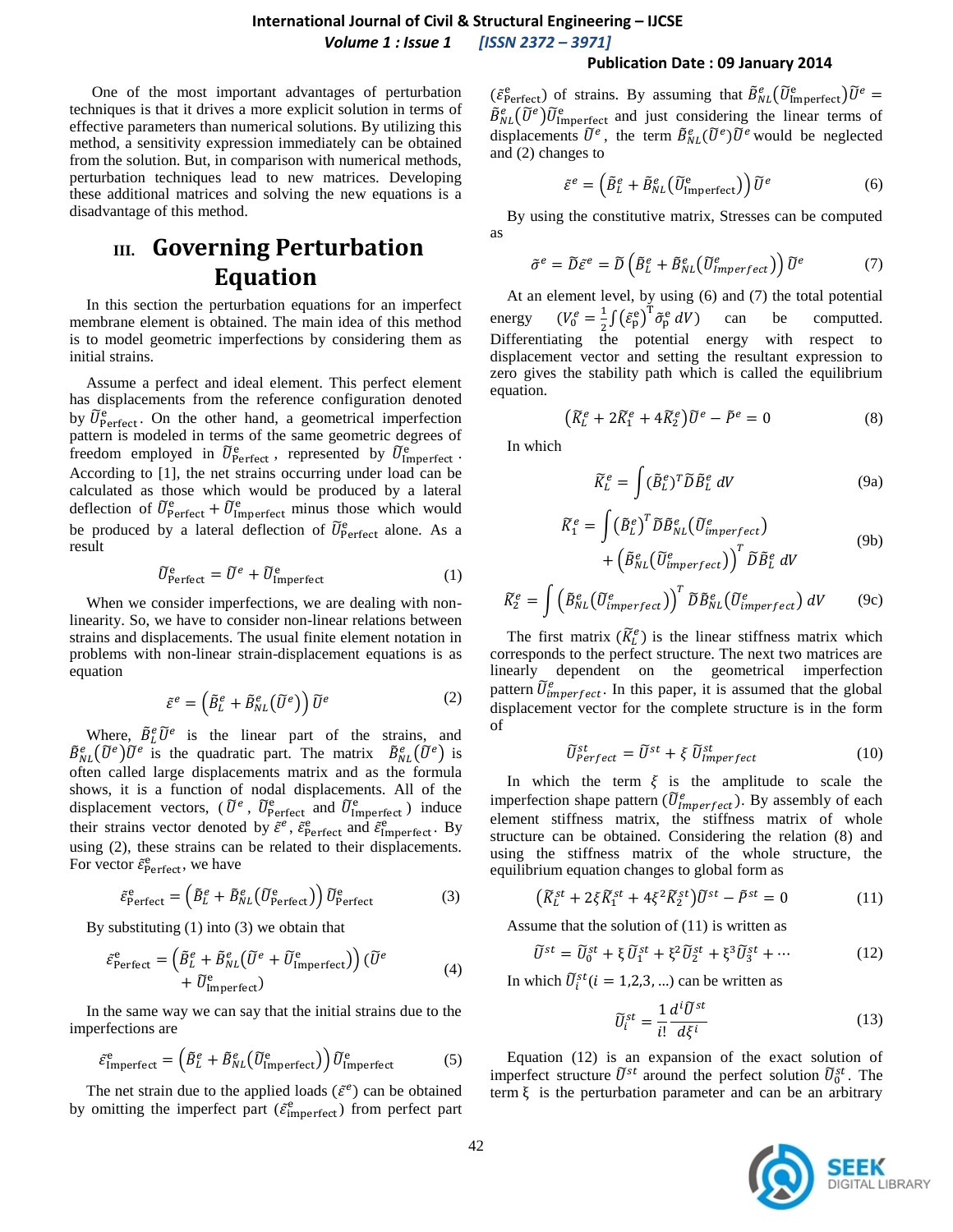parameter. Because of that, the imperfection amplitude have been chosen and substituted instead of perturbation parameter.

By substituting  $(12)$  into  $(11)$ , the equilibrium equation changes to a polynomial with respect to  $\xi$ . By differentiating with respect to the perturbation parameter  $\xi$  and setting the equation equal to zero continuesly, a set of linear equations will be obtained which called the perturbation equations. These system of equations is independent of the amplitude parameter  $\xi$ . Solving these equations leads to the following relations

Zero order perturbation equation

$$
\widetilde{U}_0^{st} = \widetilde{K}_L^{st^{-1}} \widetilde{P}
$$
\n<sup>(14)</sup>

First order perturbation equation

$$
\widetilde{U}_1^{st} = -\widetilde{K}_L^{st^{-1}} (2\widetilde{K}_1^{st} \widetilde{U}_0^{st})
$$
\n<sup>(15)</sup>

Second order perturbation equation

$$
\widetilde{U}_2^{st} = -\widetilde{K}_L^{st^{-1}} (2\widetilde{K}_1^{st}\widetilde{U}_1^{st} + 4\widetilde{K}_2^{st}\widetilde{U}_0^{st})
$$
\n(16)

And  $n<sup>th</sup>$  order perturbation equation

$$
\widetilde{U}_{n}^{st} = -\widetilde{K}_{L}^{st-1} (2\widetilde{K}_{1}^{st}\widetilde{U}_{2}^{st} + 4\widetilde{K}_{2}^{st}\widetilde{U}_{1}^{st})
$$
\n(17)

It can be shown that the solution of (11) is a parametric solution and function of  $\xi$ .

### **IV.** Evaluation of  $\widetilde{B}_L^e$  and  $\widetilde{B}_N^e$ e

As mentioned above,  $\tilde{B}_L^e$  is the same matrix as in linear infinitesimal starin analysis and only  $\tilde{B}_{NL}^e(\tilde{U}_{imperfect}^e)$  depends on the displacement. In general,  $\tilde{B}_{NL}^e(\tilde{U}_{imperfect}^e)$  is a linear function of displacements [2].

In large-displacement theory of elasticity, quadratic terms of displacements are important. Therefore, the theory of strain will be developed without using the linear approximation of classical elasticity [10]. It can be shown that the relation between the strains of a membrane element and its nodal displacements is

$$
\begin{bmatrix} \varepsilon_x \\ \varepsilon_y \\ \gamma_{xy} \end{bmatrix} = \begin{bmatrix} u_x \\ v_y \\ u_y + v_x \end{bmatrix} + \frac{1}{2} \begin{bmatrix} u_x^2 + v_x^2 \\ u_y^2 + v_y^2 \\ 2u_xu_y + 2v_xv_y \end{bmatrix}
$$
(18)

And by using the differentiation operator, it can be written as

$$
\varepsilon^{e} = \begin{bmatrix} \varepsilon_{x} \\ \varepsilon_{y} \\ \gamma_{xy} \end{bmatrix} = \begin{bmatrix} \frac{\partial}{\partial x} & 0 \\ 0 & \frac{\partial}{\partial y} \\ \frac{\partial}{\partial y} & \frac{\partial}{\partial x} \end{bmatrix} \begin{bmatrix} u \\ v \end{bmatrix} +
$$
  

$$
\frac{1}{2} \begin{bmatrix} u_{x} & 0 & v_{x} & 0 \\ 0 & u_{y} & 0 & v_{y} \\ u_{y} & u_{x} & v_{y} & v_{x} \end{bmatrix} \begin{bmatrix} \frac{\partial}{\partial x} & 0 & 0 \\ 0 & \frac{\partial}{\partial y} & 0 \\ 0 & \frac{\partial}{\partial x} & v_{y} \end{bmatrix} \begin{bmatrix} u \\ v \end{bmatrix} =
$$
 (19)

#### **Publication Date : 09 January 2014**

$$
\left(\tilde{B}^e_L+\tilde{B}^e_{NL}\big(\widetilde{U}^{\rm e}_{\rm Imperfect}\big)\right)\widetilde{U}^e
$$

By using (19), the matrices  $\tilde{B}_L^e$  and  $\tilde{B}_{NL}^e(\tilde{U}_{\text{Imperfect}}^e)$  can computed.

## **V. Verification models**

In this part we attempt to do an imperfection sensitivity for a cantilever column as shown in Fig. 1. This structure is modeled with 300 four-node membrane elements with a thicknesses equal to beam width  $(t=20)$ . An axial load P is applied to one end of the column. As an arbitrary load, P is taken as 10% of the column buckling load.



Figure 1. Verification Model Properties.

It is also assumed that the column nodes have an imperfection pattern as shown in Fig. 2. The assumed imperfection pattern for a node with coordinate of  $[x_i, y_i]$  has the mathematical relation of  $[0, \xi(1 - \cos(\frac{\pi}{a}))]$  $\left(\frac{dx_i}{2L}\right))$  in which is equal to column length ( $L = 600$ ), and the imperfection is a linear amplitude of  $\xi$ . In the other hands, the matrix of imperfection pattern would be

 ̃ [ ( ( )) ( ( )) ] (20)

In which NNODE is the number of nodes. It is well known that even small to moderate levels of imperfections can significantly affect the behavior of slender structures. Small imperfections cannot change the mechanical characteristics of the structure, but it affects the responses. In this example, the aim is to find a relation between horizontal and vertical displacement of control node,  $u_{CN}$  and  $v_{CN}$  respectively, with the amplitude of imperfection,  $\xi$ , while the amplitude varies from  $-1$  to 1.



Figure 2. Imperfection pattern.

The above example is solved by both direct and perturbation analysis method. In the perturbation analysis method, we only need to solve one model. Then we can plot all mentioned sensitivity graphs using the achieved solution. In direct analysis method, for each amount of Imperfection